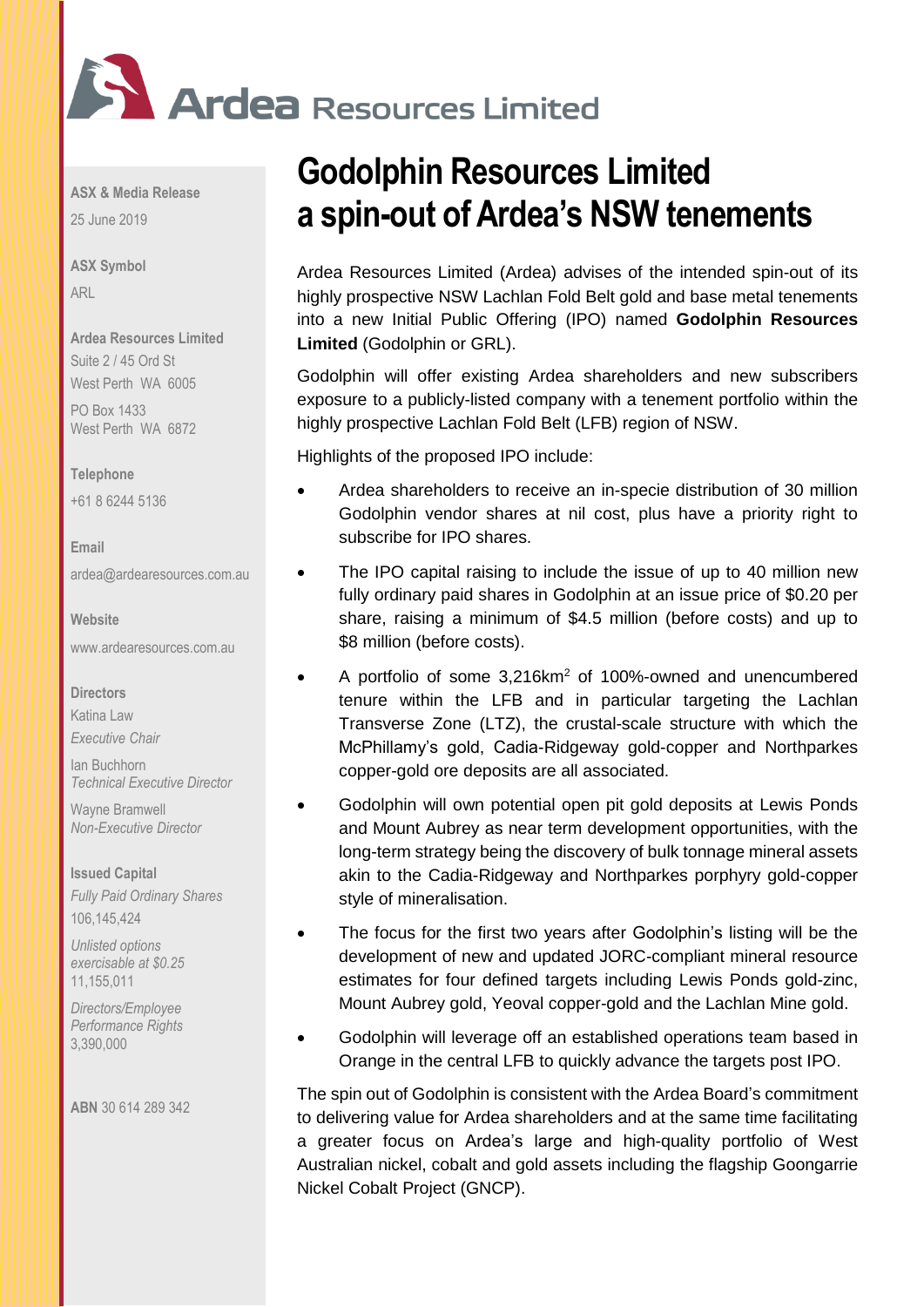

# **Gold and Base Metal Spin-out Unlocking the Value of Ardea's NSW Mineral Assets**

## *Introducing Godolphin Resources Limited*

Ardea Resources Limited (Ardea) is pleased to provide this update on the proposed spin out of its wholly owned subsidiary, **Godolphin Resources Limited** (Godolphin or GRL) through an Initial Public Offering (the **Proposed Transaction**).

Godolphin's development focus will be the Lewis Ponds gold-zinc and Mount Aubrey gold projects associated with the Lachlan Transverse Zone (LTZ) of the Lachlan Fold Belt (LFB) in central NSW.

The Proposed Transaction is subject to various conditions, including approval by Ardea shareholders at an Extraordinary General Meeting (EGM) proposed for Q3 2019, in anticipation of a listing in Q4 2019.

The Ardea Board is committed to unlocking the significant value held in the LFB assets, and believes that this is best achieved through the ASX listing of a focused, standalone gold and base metal exploration and development company, with dedicated funding, board and management team.

Godolphin Resources Limited has been registered as a wholly-owned subsidiary of Ardea, with title to the NSW assets in the process of being transferred to GRL.

The derivation of the Godolphin name is from the Godolphin Fault, a crustal-scale structure that hosts significant mineral deposits along its entire strike length, including the 60km of strike held by GRL.

Since its listing in 2017, Ardea has become the second largest mineral tenement holder in NSW with some 3,216km<sup>2</sup>, with tenure being associated with the key LFB metallogenic provinces being the LTZ and Gilmore Suture. This dominant land position has been acquired through detailed project scale and regional data compilation and analysis. This work has been carried out by the dedicated exploration team based in Orange. The work has highlighted the prospectivity of the Godolphin tenements and remarkably, the fact that this area is largely under explored by modern standards.

Work completed thus far by Ardea has advanced its NSW projects towards defining four separate JORCcompliant mineral resources. Work programs completed include land-holder access agreements, digitally capturing historic exploration data, geological mapping and soil auger geochemistry, leading to the definition of drill-ready targets across granted Godolphin tenure.

Godolphin will go to the market with this same Ardea "can-do" mindset, having totally transformed the tenement holding of February 2017 into cohesive holdings on universally acknowledged prime gold and base metal mineralised structures.

## Ardea CEO Andrew Penkethman noted:

*"We understand that different investors in Ardea have preferences for different asset exposure and with the Godolphin spin-out, we can clearly separate the WA Goongarrie Nickel Cobalt Project (GNCP) nickel production opportunity from the NSW gold production opportunity with ancillary gold/base metal exploration. This will drive superior value for shareholders in both entities.* 

*The NSW assets being in a separate fully independent vehicle will crystallise their value and allow them to be advanced independently of Ardea's West Australian exploration and development initiatives.".*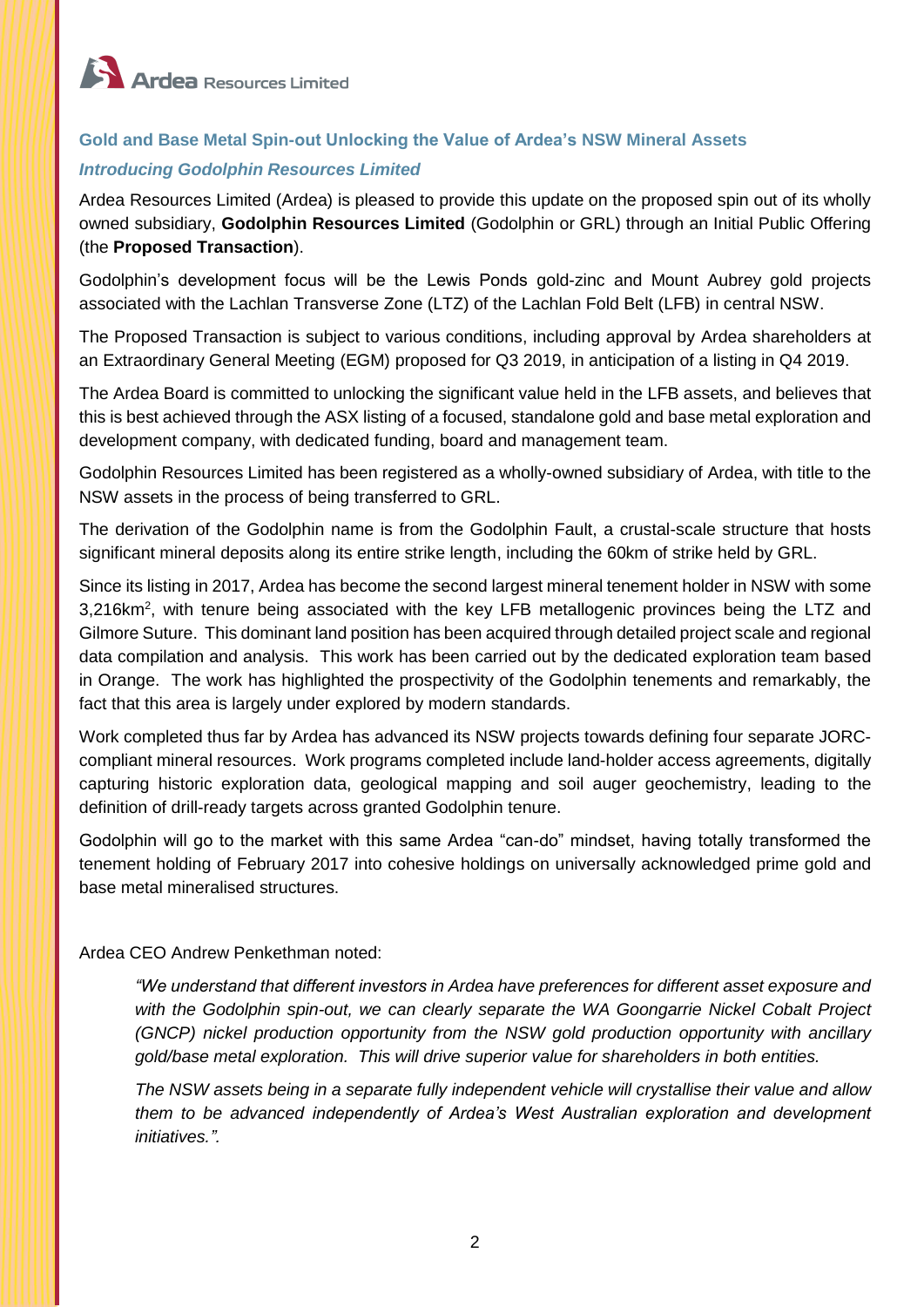

# *Indicative Proposed Capital Structure:*

The Ardea Board seeks to reward the support of Ardea shareholders through an in-specie distribution of shares in Godolphin. The IPO also proposes to raise a minimum of \$4.5 (with the ability to take additional funds) up to a maximum of \$8 million through the issue of at least 22,500,000 and up to 40 million new fully paid ordinarily shares to fund the operations and development activity.

- Subject to shareholder approval an Extraordinary General Meeting (EGM), Ardea is to receive vendor share consideration of 30 million shares at \$0.20 per share, valued at \$6 million and representing Ardea's historic cost base (GRL Vendor Shares).
- As at a Record Date intended to be held 3 days after the EGM, Ardea shareholders will receive an in-specie distribution of the 30 million GRL Vendor Shares at nil cost, plus have a priority right to subscribe for IPO Shares on terms yet to be finalised.
- The IPO issue to be up to a maximum of 40 million new shares at \$0.20, raising up to \$8 million (before costs) (GRL IPO Shares), to facilitate resource definition and extension drilling, prioritised on the Lewis Ponds and Mount Aubrey gold targets.
- Additionally, it is intended that all Godolphin shareholders will be issued loyalty options on the basis of one free option for every three Godolphin shares registered as at 3 months following listing. Each free option will have an exercise price being the higher of 25% greater than the 5 Day VWAP 3 months after listing or \$0.25, exercisable up to 1 year after issue.

Having received favourable response regarding the proposed Godolphin IPO, Ardea will seek to appoint a lead broker for the IPO. Details of the indicative structure and timing remain subject to change, pending input from the lead broker once appointed

Following listing, Godolphin will have multiple drilling programs with strong news flow, with up to four separate projects being moved towards or upgrading JORC-2012 compliant mineral resources, and be the second largest mineral tenement holder in NSW and the largest in the LFB mineral province.



**Figure 1: Location and Godolphin Tenement Holding Plan.**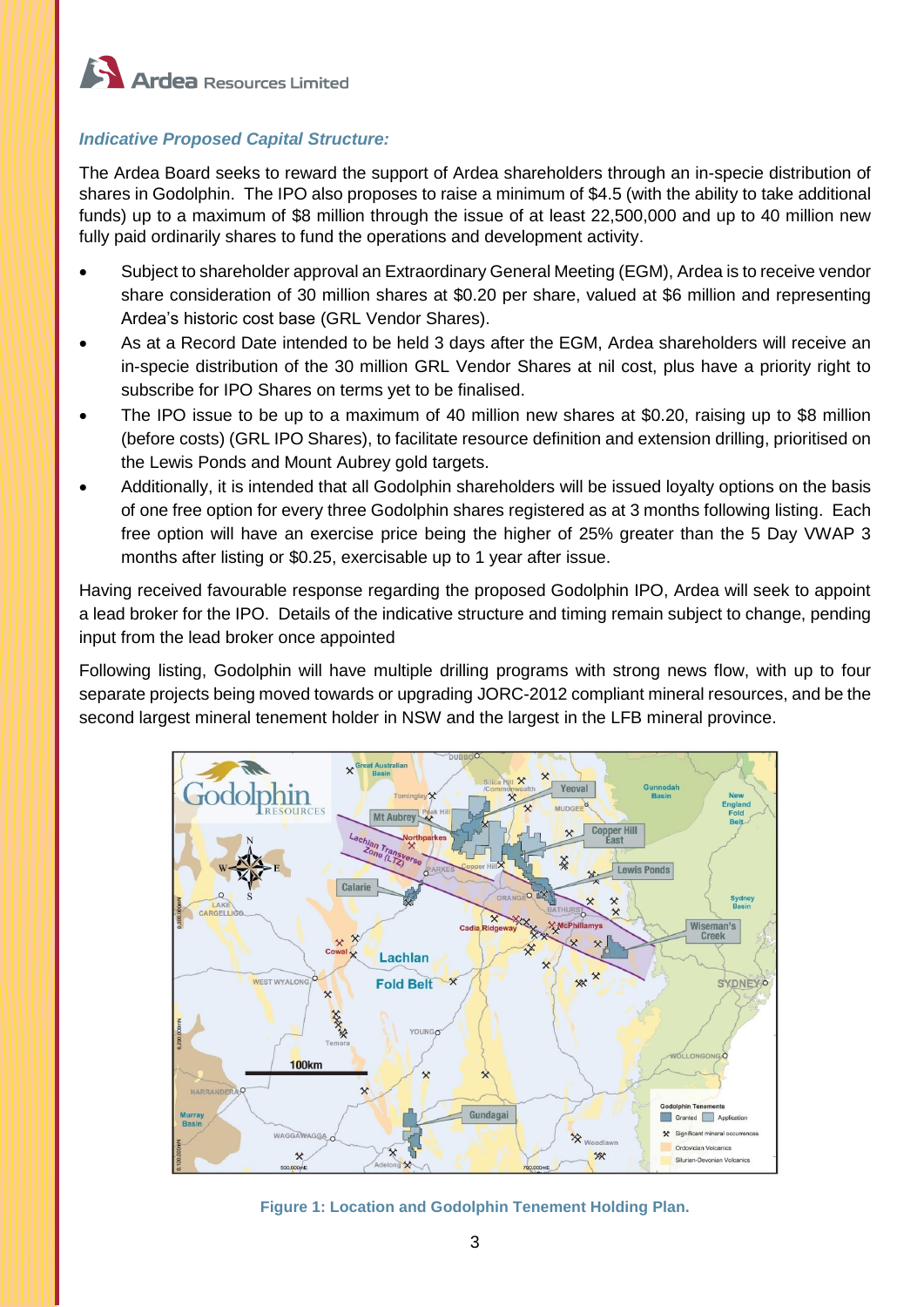

# *Proposed Transaction*

The Proposed Transaction aims to facilitate the creation of two distinct and separate independent companies:

- **Ardea**, with its existing Board and senior executive team, focused on securing a Strategic Partner to assist fast tracking the Goongarrie Nickel Cobalt Project towards production and independently advancing its WA gold and nickel sulphide exploration; and
- **Godolphin** as a gold and base metal exploration/development company with a 100% interest in the Lewis Ponds gold-zinc project and Mount Aubrey gold project, as well as holding several high-quality gold and base metal exploration plays with advanced drill targets defined at all projects.

Further details of the Proposed Transaction will be set out in a notice of meeting and prospectus which will be sent to Ardea shareholders in due course.

Bellanhouse Legal has been appointed to manage the listing of Godolphin. Independent legal, accounting and technical experts have also been appointed, document preparation has commenced, and a search is underway to appoint a suitably qualified managing director to lead the Godolphin team, preferably based in Orange but possibly Sydney-based.

The proposed Godolphin board will be Mark Sykes as non-executive chairman, Ian Buchhorn as nonexecutive director and a managing director (to be appointed). The exploration manager will be Johan Lambrechts, who will transfer from Ardea and currently manages the NSW operations of Ardea from Orange.

# *Process and Timetable*

The proposed activities for effecting the spin-out include:

- Ardea shareholders to vote on approving the Proposed Transaction at an EGM.
- Godolphin will undertake a public offer, with Ardea shareholders having a priority entitlement.
- Upon satisfying the conditions of admission to the ASX, the in-specie distribution will become effective and Ardea shareholders and those subscribing for shares under the public offer will be able to trade their Godolphin shares on ASX.
- Any foreign Ardea shareholders unable by corporate law to participate in the in-specie distribution will have their in-specie shares sold and the net proceeds paid to them.

Persons wishing to acquire Godolphin shares will receive a prospectus and complete the application form that will accompany the prospectus to subscribe for shares under Godolphin's Initial Public Offering.

Further updates will be provided as appropriate.

# *Strategy*

Godolphin (GRL) has leveraged its exploration expertise and systematic approach to project identification by incorporating historical mineralisation data with advancements in computer-generated mapping to prioritise a suite of assets that offers an exceptional investment opportunity (see Figure 1):

- **Regionally-significant portfolio** GRL has an asset portfolio of highly prospective copper and gold tenements in the producing Lachlan Transverse Zone in New South Wales. GRL has some 3.216 km<sup>2</sup> of tenements, some 1,740km<sup>2</sup> granted and 1,476km<sup>2</sup> in application (see Figure 1).
- **Gold focus but with diverse commodity association** GRL has a tenement suite that focuses on the discovery and development of epithermal and orogenic gold deposits, but also with strong exposure to copper-gold-molybdenum in porphyry settings, and lead-zinc-silver in VMS settings.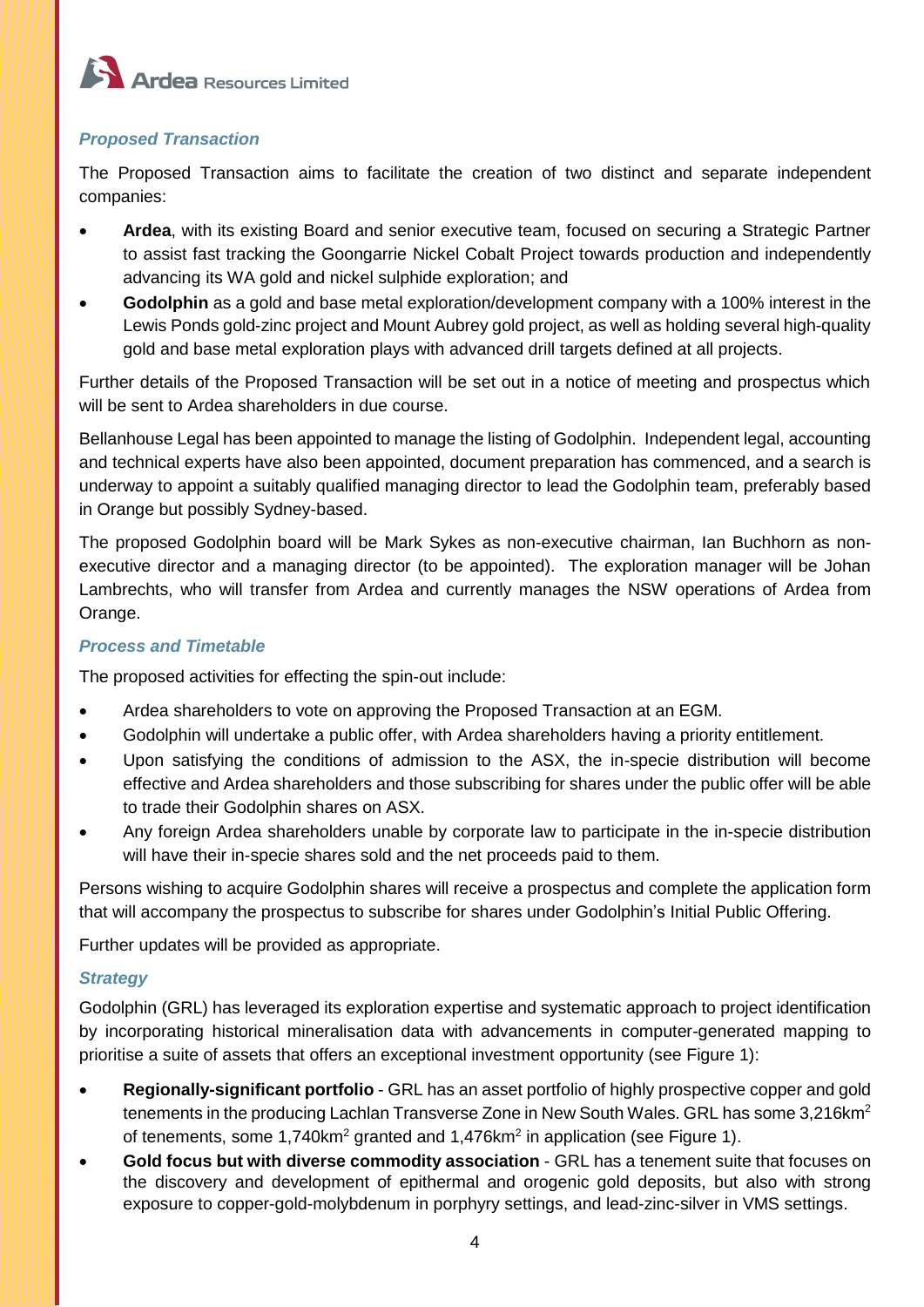

## • **World-class, highly sought-after project location**

- o **The portfolio is strategically located** along the same geological structure in the LTZ that hosts one of Australia's largest low-cost producing gold mines in Cadia-Ridgeway.
- o The projects are located in two distinct areas, with all being located in **proximity to key infrastructure** such as towns, roads, power and water supply.
- o All projects are **in established, mine-friendly regions** with a **readily accessible experienced workforce.**

As a dedicated resource investment vehicle focused on building regional positions in highly prospective provinces, Godolphin is well positioned to grow and derive returns from its portfolio of mineral assets.

#### *Resource Targets*

The Godolphin exploration focus and use of funds is to expand the known mineral resources, focussing initially on those projects with open-pit gold potential:

- **Lewis Ponds**, northern margin of the LTZ on the Godolphin Fault, JORC-2012 compliant mineral resource of 6.62Mt at 1.5g/t Au, 68g/t Ag, 2.4% Zn, 1.4% Pb<sup>1</sup> (refer Ardea Prospectus, 11 November 2016). This resource was originally defined as a high grade underground massive sulphide deposit. The Godolphin geological model is structural-hosted gold mineralisation related to a volcaniclastic sequence which includes possible stratiform base metal mineralisation. The multiple Lewis Ponds mineralised occurrences are all associated with the Godolphin Fault and its splays, with particularly significant being the McPhillamy's 2.03Moz gold resource located 15km SE of Ardea tenure along the Godolphin Fault structure (Regis Resources Limited, Annual Report 2018, 27 August 2018). New JORC compliant resource based on Ardea drilling and mapping in preparation by Godolphin.
- **Mount Aubrey**, northern margin of the LTZ, significant mineralisation target in which historic intercepts include 12m at 18g/t Au, 38m at 2.9g/t Au and 7m at 20g/t Au, JORC compliant resource in preparation by Godolphin. Ardea soil auger sampling returned up to 103ppb Au, drill-ready anomalies (refer Ardea ASX announcement, 29 April 2019). 2
- **Yeoval**, northern margin of the LTZ, JORC-2004 compliant resource (Augur Resources, 17 September 2012), extensive historic copper and gold mines to evaluate, high priority drill targets defined in Godolphin soil auger geochemistry of up to 1,720ppm Cu and 23ppb Au (Ardea ASX announcement, 29 April 2019).<sup>3</sup>
- **Lachlan Mine**, southern margin of the LTZ on the Parkes Thrust, , which was the subject of prior estimation work undertaken by Goodrich Resources in 2012. GRL Calarie exploration tenure surrounds the Lachlan Mine. The target is orogenic/epithermal of the style mined from south to north along structure at Parkes, Peak Hill and Tomingley.

<sup>1</sup> *The Company confirms it is not aware of any new information or data that materially affects the information included in the relevant market announcement and the material assumptions and technical parameters underpinning the estimate in the relevant announcement continue to apply. The current resource estimation is being completed to reflect a bulk tonnage open pit system as opposed to historic underground highgrade VMS models.*

<sup>&</sup>lt;sup>2</sup> The Company confirms that it is not aware of any new information or data that materially affects the information included in the relevant market *announcement.*

<sup>3</sup> *ibid*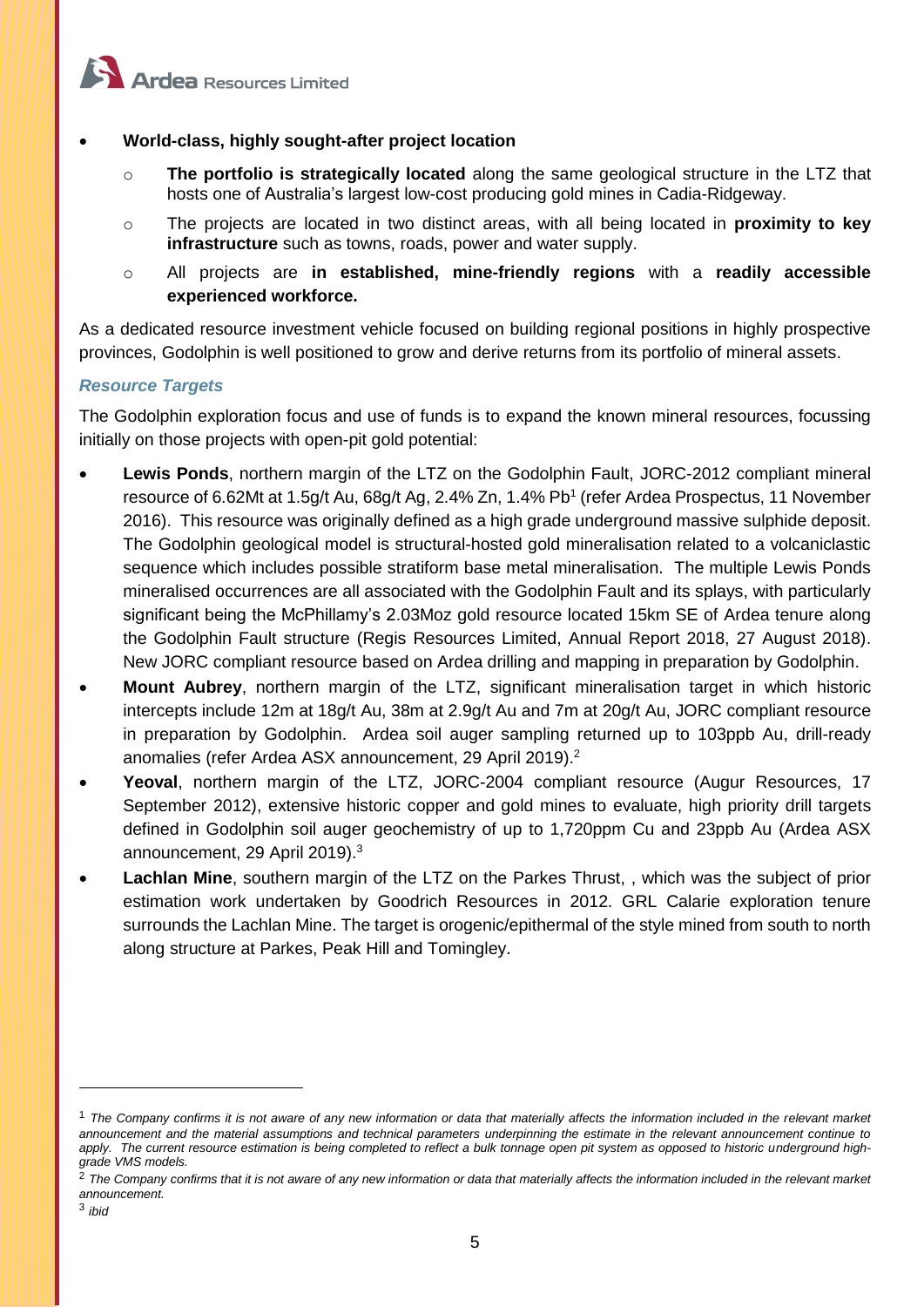

# *Drill Targets*

Advanced stage gold drill targets include:

- **Wiseman's Creek**, central LTZ, Ardea rock-chip sampling up to 38g/t Au and 348g/t Ag, significant sample numbers have greater than 1g/t Au, confirming bulk tonnage potential (refer Ardea ASX announcement, 5 September 2018). 4
- **Gundagai**, multiple gold workings hosted by porphyry units, historic RC drilling returned up to 20 metres at 1.58g/t gold within a quartz-limonite-pyrolusite stockwork system, Ardea soil sampling has defined new targets up to 94ppb Au, targets are drill-ready (refer Ardea ASX announcement, 29 April 2019). 5

<sup>4</sup> *The Company confirms that it is not aware of any new information or data that materially affects the information included in the relevant market announcement.*

<sup>5</sup> *Ibid*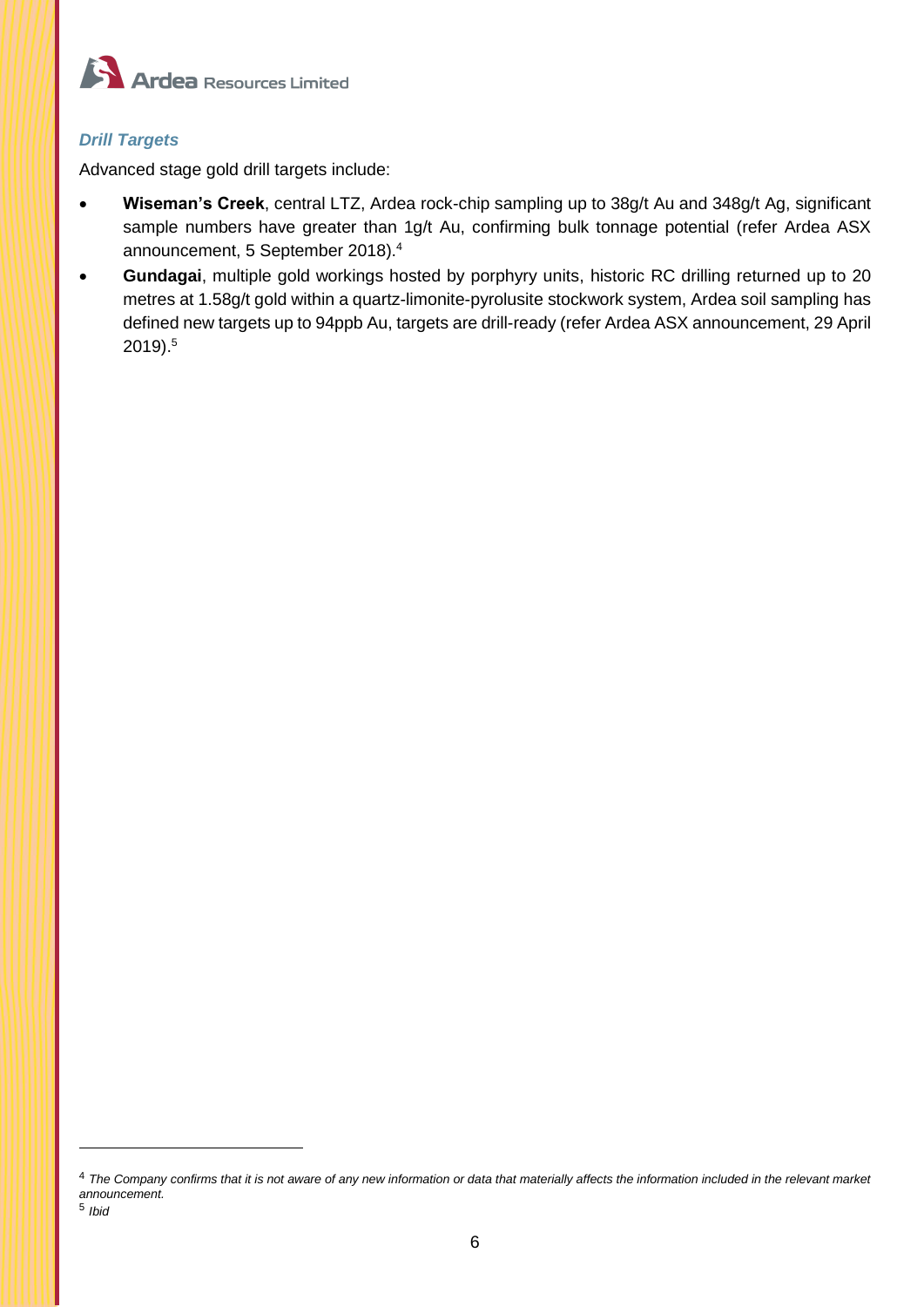

# **About Ardea Resources**

Ardea Resources Limited (Ardea – ASX:ARL) is an ASX listed resources company, with 100% controlled Australian-based projects, prioritising a three-pronged value creation strategy which is:

- development of the Goongarrie Nickel Cobalt Project, which is part of the Kalgoorlie Nickel Project, a globally significant series of nickel-cobalt deposits which host the largest nickel-cobalt resource in the developed world, coincidentally located as a laterite cover which overlies fertile orogenic gold targets;
- advanced-stage exploration at WA gold and nickel sulphide targets within the Eastern Goldfields world-class nickel-gold province; and
- the Godolphin Resources Limited demerger of the NSW gold and base metal assets with planned in-specie share distribution, with all projects located within the Lachlan Fold Belt world-class goldcopper province, specifically within the Lachlan Transverse Zone (hosts McPhillamy's gold and Cadia and Northparkes copper-gold) and splay fault of the Gilmore Suture (hosts Cowal gold).



**For further information regarding Ardea, please visit www.ardearesources.com.au or contact:**

## **Ardea Resources:**

Andrew Penkethman Chief Executive Officer, Ardea Resources Limited Tel +61 8 6244 5136